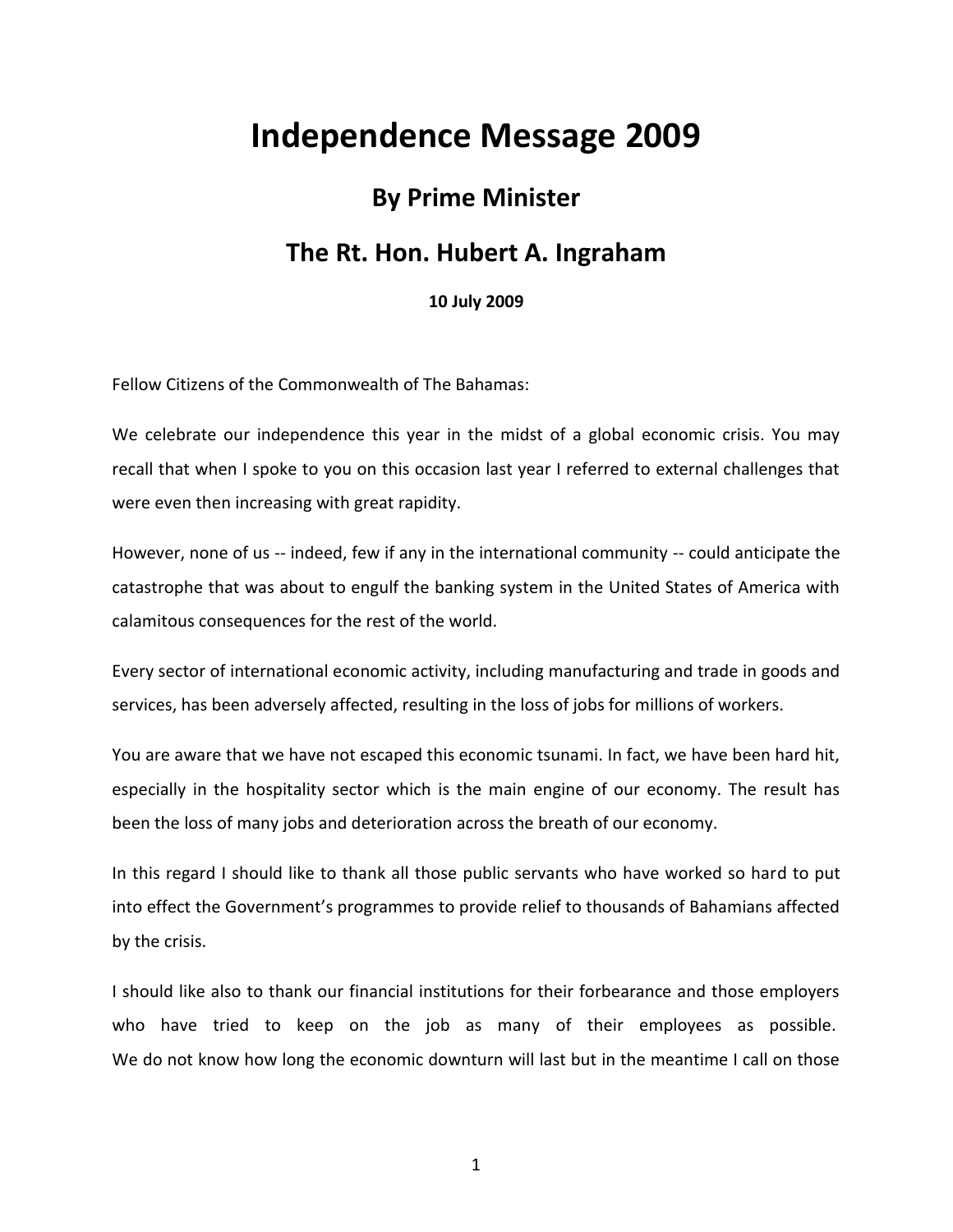of us who are employed to give of our best on the job and to help our brothers and sisters who are not so fortunate.

We must not be like the Israelites of old who became ungrateful for their deliverance and complained bitterly when the going got rough.

We must celebrate in a spirit of gratitude what we have accomplished over many years in the development of our Bahamas.

Indeed, we are better placed than many other countries, large and small, to negotiate the treacherous shoals of which we are constantly reminded in our national anthem.

We must celebrate the sacrifice and resourcefulness of our ancestors going back centuries and the hard-won achievements of our foreparents in more recent times, all in the face of monumental difficulties.

It is through their struggles, resilience and spirit of self-reliance that we have come thus far. We are a proud nation with our heads held high in the community of nations, having achieved a distinct cultural identity, a stable parliamentary democracy and a large measure of prosperity.

As we go through these difficult economic times we should recall and reflect on those qualities so nobly demonstrated by our forbears and seek to emulate them in facing the challenges of our day. Let us see what we can do to help ourselves and to help one another.

Fellow Citizens:

In recent years I have taken this opportunity to pay tribute to particular categories of persons who have contributed in times past and in the present to the building of our nation.

This year I should like to express appreciation and gratitude to those talented Bahamians who have for generations contributed so much to our cultural heritage and those who succeeded them.

2